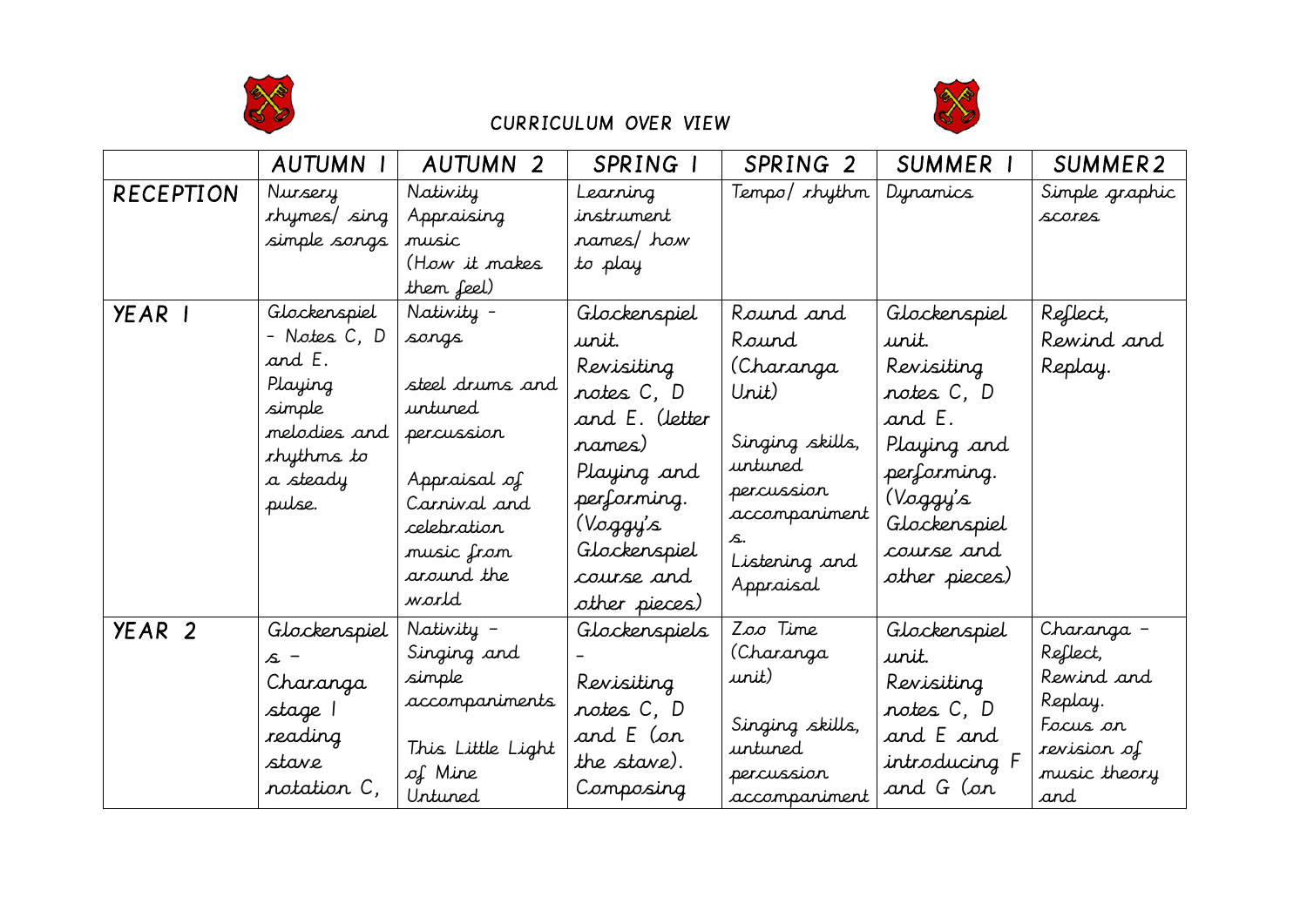|                   | D and E<br>and basic<br>music<br>theory.<br>(Simple <i>rot</i> e<br>and rest<br>values)<br>Appraisal<br>of Evelyr<br>Glennie<br>performance | percussion<br>accompaniment<br>Appraisal of<br>gospel music<br>from different<br>eras. | and<br>performing<br>(Voggy's<br>Glockenspiel<br>course and<br>other pieces)<br>Appraisal of<br>Saint-Saens<br>Carrival of<br>the Animals                                                                            | S.<br>Listening and<br>Appraisal                                      | the stave)<br>Composing<br>and<br>performing.<br>(Voggy's<br>Glockenspiel<br>course and<br>other pieces) | performing.                                       |
|-------------------|---------------------------------------------------------------------------------------------------------------------------------------------|----------------------------------------------------------------------------------------|----------------------------------------------------------------------------------------------------------------------------------------------------------------------------------------------------------------------|-----------------------------------------------------------------------|----------------------------------------------------------------------------------------------------------|---------------------------------------------------|
| YEAR <sub>3</sub> | Keyboards -<br>stave<br>rotation C,<br>D, E, F and<br>G<br>Rhythm<br>work<br>Einaudi and<br>Debussy                                         | Revision of<br>rotation and<br>keyboard skills                                         | Keyboards -<br>Revision of<br>notation<br>learned so<br>far.<br>Basic theory.<br>Writing and<br>reading notes<br>$C - G$ and<br>rests on the<br>stave.<br>Writing simple<br>thythms.<br>Listening and<br>appraisal – | Mamma Mia!<br>/ 4 Spring<br>3<br>Production -<br>performing<br>skills | Around the<br>world -<br>appraisal unit<br>based <i>o</i> r<br>African and<br>Indian music               | Revision of<br>rotation and<br>keyboard<br>skills |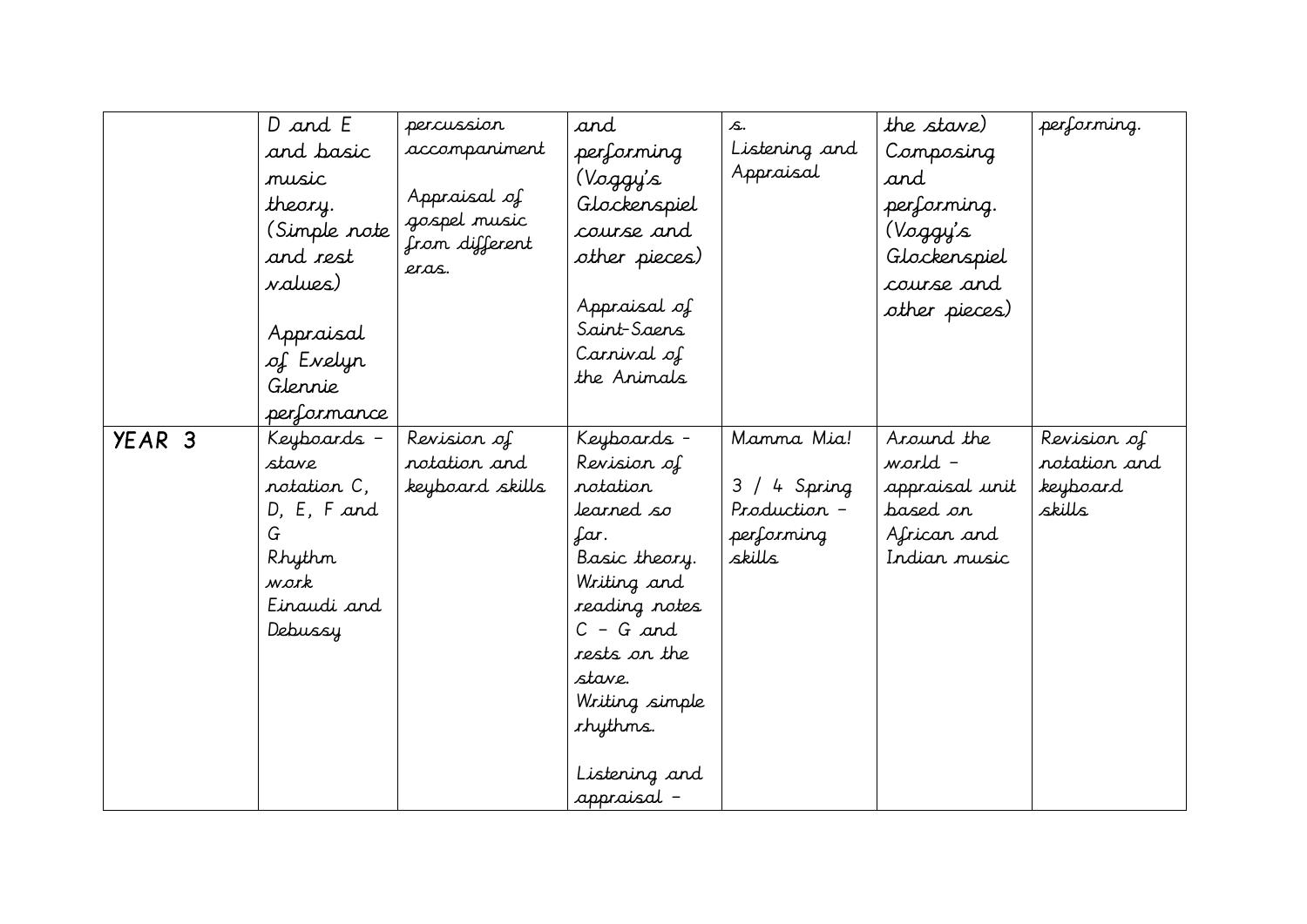|        |                                                                                                                                                                                   |                                                 | famous<br>pianists<br>Stevie Wonder,<br>Alicia Keys,<br>John Legend |                                                                                                                                                                                                                                                                                                                                      |                                                   |                                                                        |
|--------|-----------------------------------------------------------------------------------------------------------------------------------------------------------------------------------|-------------------------------------------------|---------------------------------------------------------------------|--------------------------------------------------------------------------------------------------------------------------------------------------------------------------------------------------------------------------------------------------------------------------------------------------------------------------------------|---------------------------------------------------|------------------------------------------------------------------------|
| YEAR 4 | Keyboard –<br>stave<br>notation C,<br>D, E, F, and<br>G.<br><i>Rhythm</i><br>work<br>composing<br>Appraisal -<br>classical<br>composers -<br>Tchaikovsky,<br>Beethoven.<br>Mozart | Performing and<br>appraising -<br>protest songs | Keyboards -<br>Revision of<br>rotation<br>learned so<br>far.        | 4 Spring<br>3/<br>production -<br>performing<br>skills<br>Keyboards -<br>Revision of<br>rotation<br>learned so<br>far.<br>Basic theory.<br>Writing and<br>reading notes<br>$C - G$ and<br>rests on the<br>stave.<br>Reading and<br>writing simple<br>rhythms.<br>Introduction<br>to basic<br>chards.<br>Composition<br>Listening and | Revision of<br>rotation and<br>keyboard<br>skills | Keyboards<br>Composing -<br>Appraisal -<br>Music from<br>South America |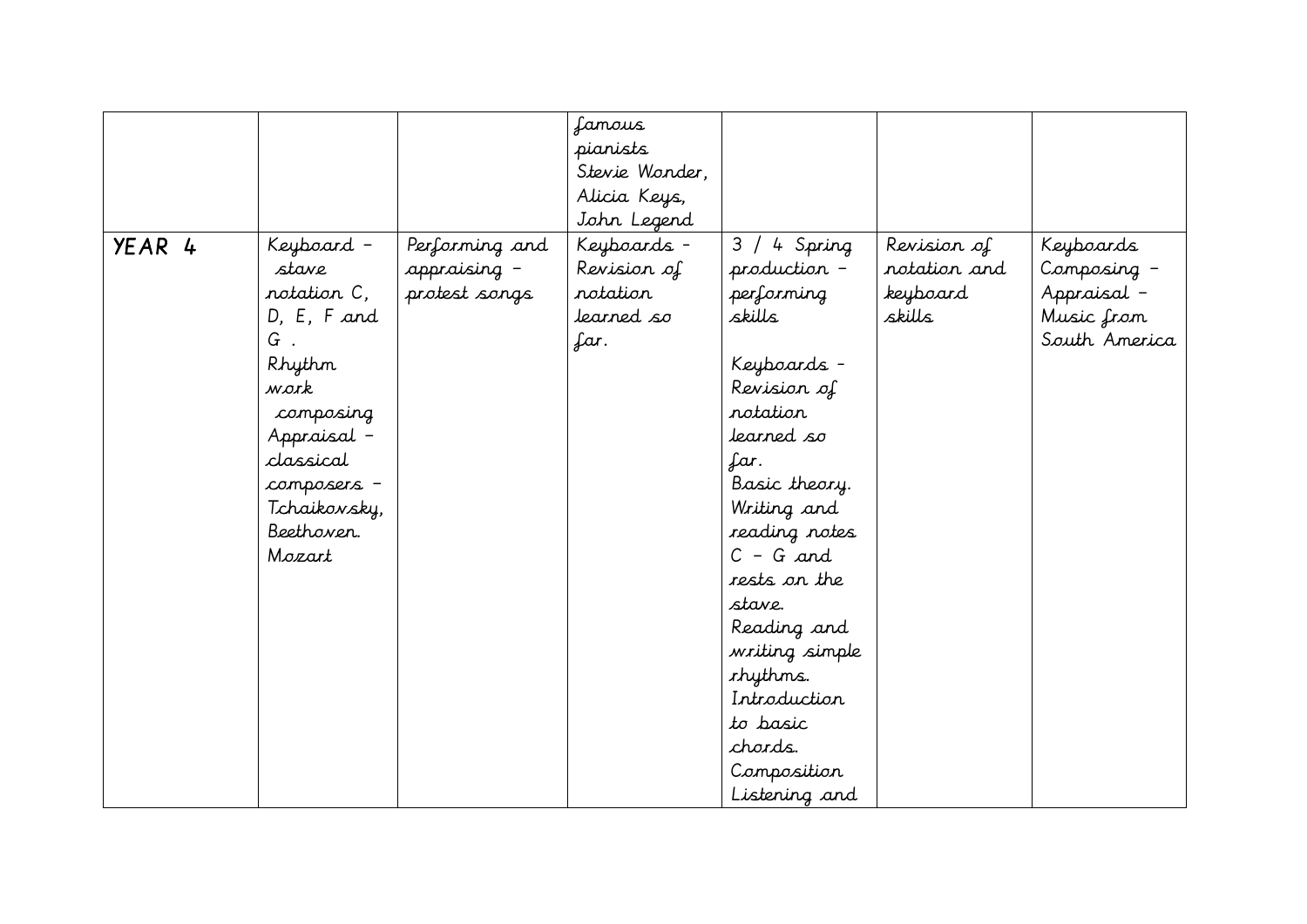|                            |                                                   |                                                                                         |                                                   | Appraisal -<br>famous<br>pianists. Ray<br>Charles, Elton<br>John, Lady<br>Gaga, Liszt,<br>etc. |                                                                                                                                                                                                                                                              |                                                                                                                                                                                                                                          |
|----------------------------|---------------------------------------------------|-----------------------------------------------------------------------------------------|---------------------------------------------------|------------------------------------------------------------------------------------------------|--------------------------------------------------------------------------------------------------------------------------------------------------------------------------------------------------------------------------------------------------------------|------------------------------------------------------------------------------------------------------------------------------------------------------------------------------------------------------------------------------------------|
| YEAR 5<br>AND 6<br>Cycle A |                                                   |                                                                                         |                                                   |                                                                                                |                                                                                                                                                                                                                                                              |                                                                                                                                                                                                                                          |
| YEAR 5<br>AND 6<br>Cycle B | Revision of<br>rotation and<br>keyboard<br>skills | Around the<br>World - France<br>Frere Jaques.<br>Appraisal of<br>European folk<br>music | Revision of<br>rotation and<br>keyboard<br>skills | Livin' On a<br>Prayer                                                                          | Keyboards -<br>Reading and<br>writing notes<br>$C - C$ (a full<br>octave) on the<br>stave.<br>Music theory<br>– <i>r</i> hythm,<br>rotation, time<br>signatures.<br>Writing<br>chythms.<br>Introduction<br>to the bass<br>clef (left<br>hand)<br>Composition | Summer<br>production<br>Keyboards -<br>Reading and<br>writing notes<br>$C - C$ (a full<br>octave) on the<br>stave.<br>Music theory<br>$-$ rhythm,<br>notation, time<br>signatures.<br>Writing<br>chythms.<br>Introduction<br>to the bass |